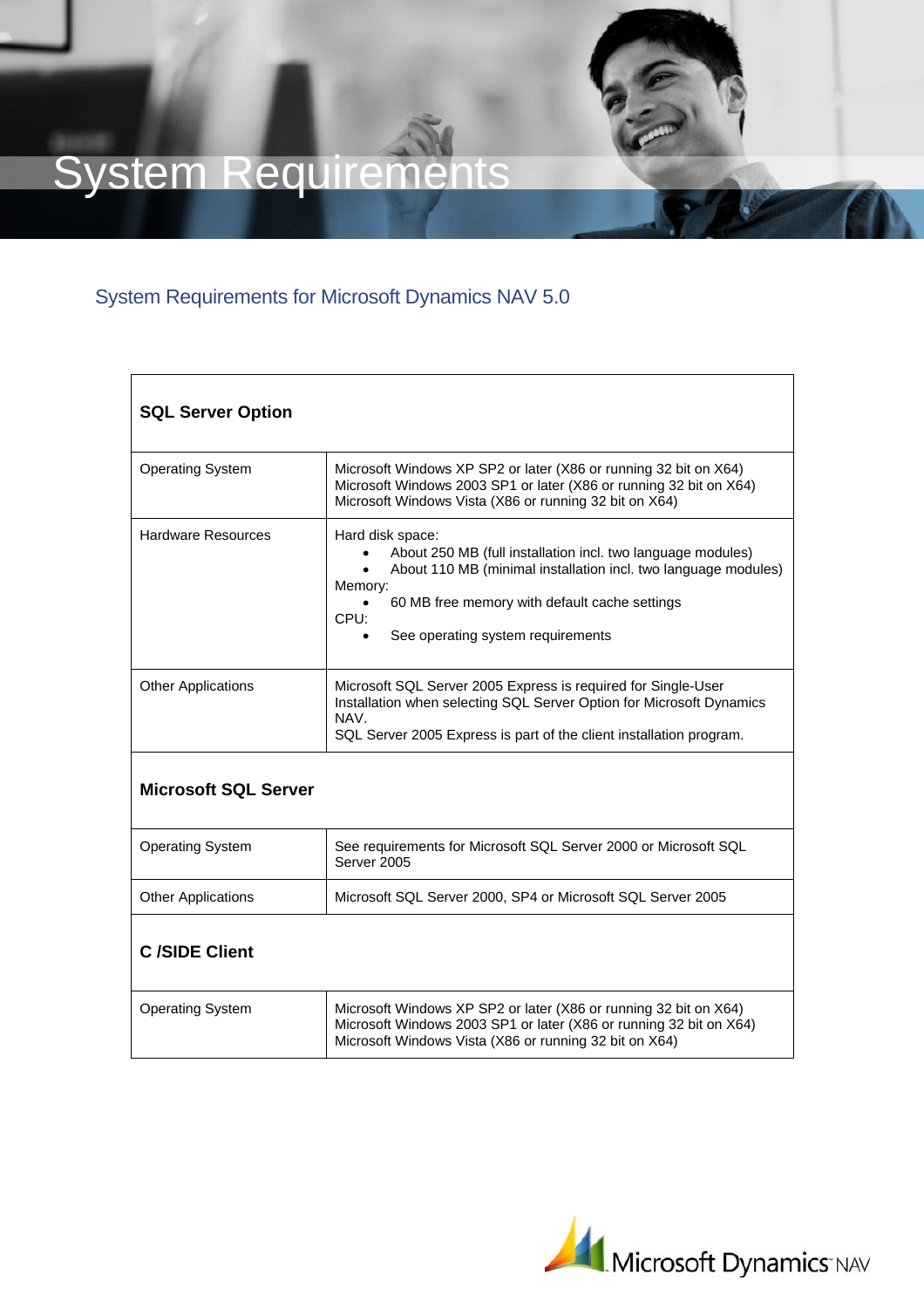| Hardware Resources            | Hard disk space:<br>About 250 MB (full installation incl. two language modules)<br>About 110 MB (minimal installation incl. two language modules)<br>Memory:<br>60 MB free memory with default cache settings<br>CPI:<br>See operating system requirements<br>$\bullet$                                |  |  |
|-------------------------------|--------------------------------------------------------------------------------------------------------------------------------------------------------------------------------------------------------------------------------------------------------------------------------------------------------|--|--|
| <b>C/SIDE Database Server</b> |                                                                                                                                                                                                                                                                                                        |  |  |
| <b>Operating System</b>       | Microsoft Windows XP SP2 or later (X86 or running 32 bit on X64)<br>Microsoft Windows 2003 SP1 or later (X86 or running 32 bit on X64)<br>Microsoft Small Business Server 2003 SP1 or later (X86 or running 32<br>bit on X64)<br>Microsoft Windows Vista (X86 or running 32 bit on X64)                |  |  |
| <b>Hardware Resources</b>     | Hard disk space:<br>Space for database<br>Temporary space equivalent to the size of the largest primary<br>index<br>Memory:<br>Min 30 MB, Max 1 GB<br>CPU:<br>The server can only use 1 CPU<br>Network:<br>TCP/IP or NetBIOS-compatible LAN<br>LAN network connection should be 100 Mbit/sec or better |  |  |

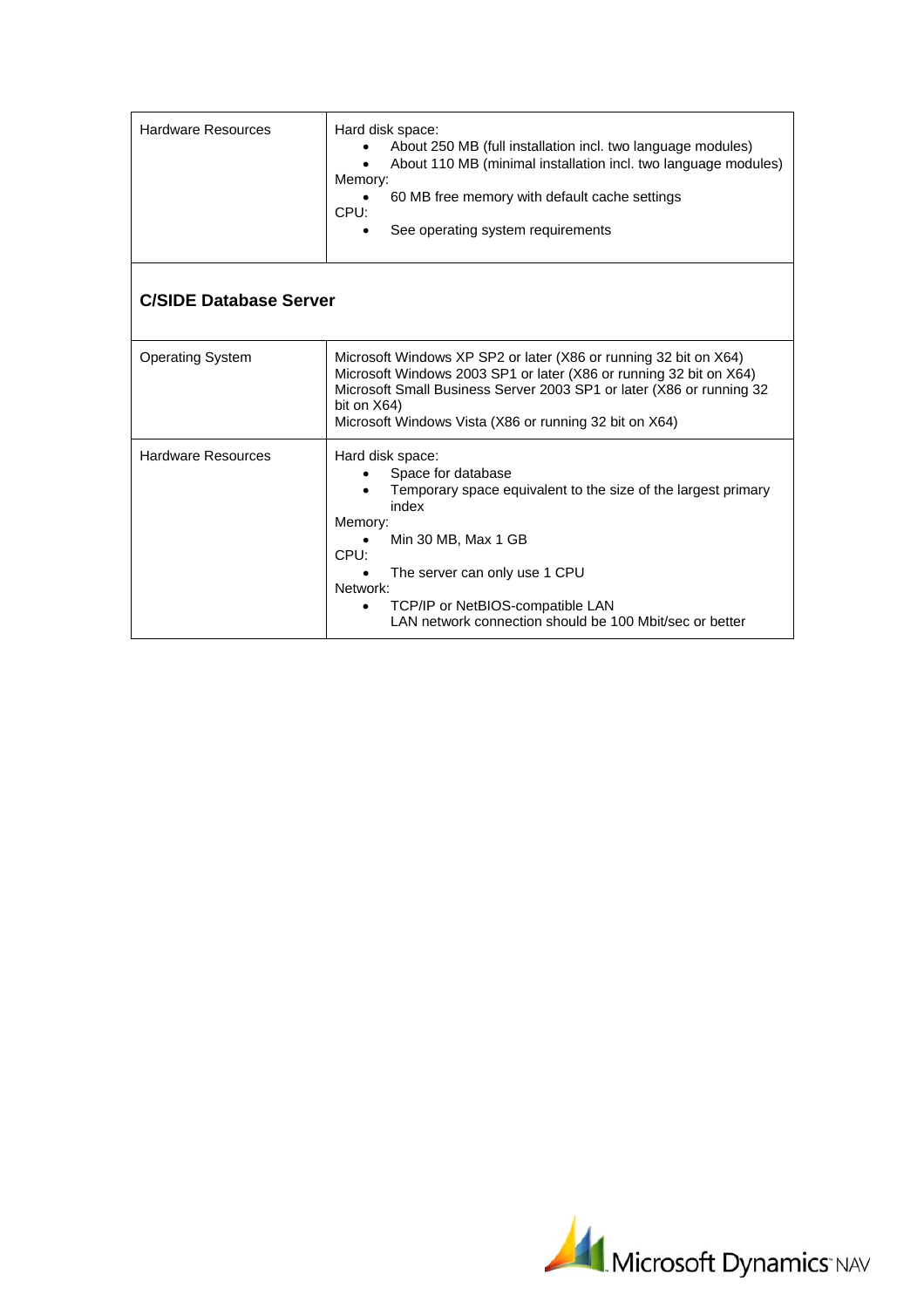## **Application Server for Microsoft Dynamics NAV**

| Microsoft Windows XP SP2 or later (X86 or running 32 bit on X64)<br><b>Operating System</b><br>Microsoft Windows 2003 SP1 or later (X86 or running 32 bit on X64)<br>Microsoft Small Business Server 2003 SP1 or later (X86 or running 32<br>bit on X64)<br>Microsoft Windows Vista (X86 or running 32 bit on X64)<br><b>Hardware Resources</b><br>Hard disk space:<br>8 MB<br>Memory:<br>Min 65 MB free memory<br>$\bullet$<br>CPU:<br>The server can only use 1 CPU<br>$\bullet$<br>Network:<br>TCP/IP or NetBIOS-compatible LAN<br>$\bullet$<br>LAN network connection should be 100 Mbit/sec or better<br><b>Business Notifications Server for Microsoft Dynamics NAV</b><br><b>Operating System</b><br>Microsoft Windows 2003 SP1 or later (X86 or running 32 bit on X64)<br>Microsoft Small Business Server 2003 SP1 or later (X86 or running 32<br>bit on X64)<br><b>Other Applications</b><br>products)<br><b>ASP.NET</b><br>SQLXML 3.0 SP2 or later<br>Microsoft SQL Server 2005 SP1 or later<br>Microsoft SQL Server 2005 Notification Services<br>Microsoft .NET Framework 2.0 or later<br>SMTP<br><b>Business Notification Client for Microsoft Dynamics NAV</b><br>Microsoft Windows XP SP2 or later (X86 or running 32 bit on X64)<br><b>Operating System</b><br>Microsoft Windows 2003 SP1 or later (X86 or running 32 bit on X64)<br>Microsoft Small Business Server 2003 SP1 or later (X86 or running 32<br>bit on X64)<br>Microsoft Windows Vista (X86 or running 32 bit on X64)<br><b>Other Applications</b><br>Microsoft .NET Framework 2.0 or later<br><b>Commerce Gateway for Microsoft Dynamics NAV</b><br>The following is a list of software requirements for Commerce Gateway for Microsoft Dynamics NAV.<br>Requirements for the database server and client: please see requirements above. |  |                                                                         |  |
|------------------------------------------------------------------------------------------------------------------------------------------------------------------------------------------------------------------------------------------------------------------------------------------------------------------------------------------------------------------------------------------------------------------------------------------------------------------------------------------------------------------------------------------------------------------------------------------------------------------------------------------------------------------------------------------------------------------------------------------------------------------------------------------------------------------------------------------------------------------------------------------------------------------------------------------------------------------------------------------------------------------------------------------------------------------------------------------------------------------------------------------------------------------------------------------------------------------------------------------------------------------------------------------------------------------------------------------------------------------------------------------------------------------------------------------------------------------------------------------------------------------------------------------------------------------------------------------------------------------------------------------------------------------------------------------------------------------------------------------------------------------------------------------------------------------------|--|-------------------------------------------------------------------------|--|
|                                                                                                                                                                                                                                                                                                                                                                                                                                                                                                                                                                                                                                                                                                                                                                                                                                                                                                                                                                                                                                                                                                                                                                                                                                                                                                                                                                                                                                                                                                                                                                                                                                                                                                                                                                                                                        |  |                                                                         |  |
|                                                                                                                                                                                                                                                                                                                                                                                                                                                                                                                                                                                                                                                                                                                                                                                                                                                                                                                                                                                                                                                                                                                                                                                                                                                                                                                                                                                                                                                                                                                                                                                                                                                                                                                                                                                                                        |  |                                                                         |  |
|                                                                                                                                                                                                                                                                                                                                                                                                                                                                                                                                                                                                                                                                                                                                                                                                                                                                                                                                                                                                                                                                                                                                                                                                                                                                                                                                                                                                                                                                                                                                                                                                                                                                                                                                                                                                                        |  |                                                                         |  |
|                                                                                                                                                                                                                                                                                                                                                                                                                                                                                                                                                                                                                                                                                                                                                                                                                                                                                                                                                                                                                                                                                                                                                                                                                                                                                                                                                                                                                                                                                                                                                                                                                                                                                                                                                                                                                        |  |                                                                         |  |
|                                                                                                                                                                                                                                                                                                                                                                                                                                                                                                                                                                                                                                                                                                                                                                                                                                                                                                                                                                                                                                                                                                                                                                                                                                                                                                                                                                                                                                                                                                                                                                                                                                                                                                                                                                                                                        |  | Microsoft Internet Information Server (Part of Microsoft Windows Server |  |
|                                                                                                                                                                                                                                                                                                                                                                                                                                                                                                                                                                                                                                                                                                                                                                                                                                                                                                                                                                                                                                                                                                                                                                                                                                                                                                                                                                                                                                                                                                                                                                                                                                                                                                                                                                                                                        |  |                                                                         |  |
|                                                                                                                                                                                                                                                                                                                                                                                                                                                                                                                                                                                                                                                                                                                                                                                                                                                                                                                                                                                                                                                                                                                                                                                                                                                                                                                                                                                                                                                                                                                                                                                                                                                                                                                                                                                                                        |  |                                                                         |  |
|                                                                                                                                                                                                                                                                                                                                                                                                                                                                                                                                                                                                                                                                                                                                                                                                                                                                                                                                                                                                                                                                                                                                                                                                                                                                                                                                                                                                                                                                                                                                                                                                                                                                                                                                                                                                                        |  |                                                                         |  |
| <b>Commerce Gateway for Microsoft Dynamics NAV Server(s)</b>                                                                                                                                                                                                                                                                                                                                                                                                                                                                                                                                                                                                                                                                                                                                                                                                                                                                                                                                                                                                                                                                                                                                                                                                                                                                                                                                                                                                                                                                                                                                                                                                                                                                                                                                                           |  |                                                                         |  |

Operating System | Microsoft Windows Server 2003 SP1 or later\*

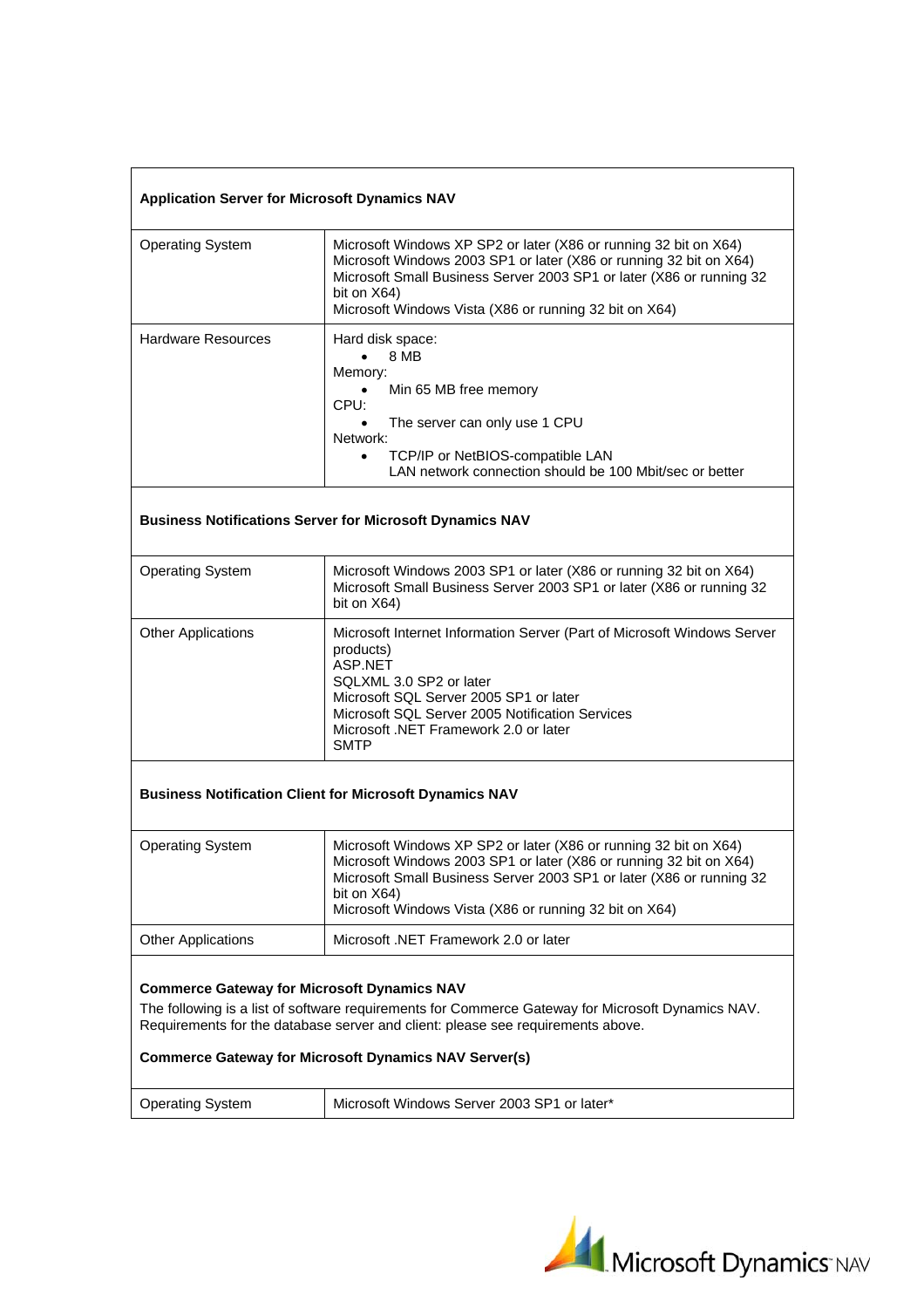| <b>Other Applications</b>                                          | Microsoft BizTalk Server 2006<br>Microsoft SQL Server 2000 SP4 or later (used by BizTalk Server)                                                                                                                                                                                                                 |  |
|--------------------------------------------------------------------|------------------------------------------------------------------------------------------------------------------------------------------------------------------------------------------------------------------------------------------------------------------------------------------------------------------|--|
|                                                                    | or<br>Microsoft SQL Server 2005 SP1 or later (used by BizTalk Server)<br>C/SIDE Database Server for Microsoft Dynamics NAV or SQL Server<br>Option for Microsoft Dynamics NAV<br>Application Server for Microsoft Dynamics NAV<br>Microsoft XML Parser 3.0 SP2 or later<br>Microsoft .NET Framework 2.0 or later |  |
| <b>Hardware Resources</b>                                          | The requirements of the Microsoft components.                                                                                                                                                                                                                                                                    |  |
|                                                                    | <b>Automated Data Capture System for Microsoft Dynamics NAV</b>                                                                                                                                                                                                                                                  |  |
| <b>Other Applications</b>                                          | Application Server for Microsoft Dynamics NAV<br>Telnet or Microsoft Windows HyperTerminal, available as standard<br>Windows components                                                                                                                                                                          |  |
| <b>Employee Portal for Microsoft Dynamics NAV</b><br>Web Server(s) | The following is a list of software requirements for Employee Portal for Microsoft Dynamics NAV.<br>Requirements for the database server and client: please see requirements above.                                                                                                                              |  |
| <b>Operating System</b>                                            | Microsoft Windows 2003 SP1 or later (X86 or running 32 bit on X64)                                                                                                                                                                                                                                               |  |
| <b>Other Applications</b>                                          | Microsoft Windows SharePoint Services SP1 or Microsoft SharePoint<br>Portal Server 2003<br>Microsoft Message Queue<br>Application Server for Microsoft Dynamics NAV<br>Microsoft .NET Framework 1.1<br>Microsoft J# Redistributable Package 1.1 or later(Plug-in)                                                |  |
| <b>Hardware Resources</b>                                          | The requirements of the Microsoft components.                                                                                                                                                                                                                                                                    |  |
| <b>Administration Client</b>                                       |                                                                                                                                                                                                                                                                                                                  |  |
| <b>Other Applications</b>                                          | C /SIDE Client for Microsoft Dynamics NAV                                                                                                                                                                                                                                                                        |  |
| <b>Administration Web Client</b>                                   |                                                                                                                                                                                                                                                                                                                  |  |
| <b>Other Applications</b>                                          | Any browser that can be used with Microsoft SharePoint can be used<br>with Employee Portal for Microsoft Dynamics NAV                                                                                                                                                                                            |  |
| <b>Business Analytics for Microsoft Dynamics NAV</b>               | The following is a list of software requirements for Business Analytics for Microsoft Dynamics NAV.<br><b>Business Analytics for Microsoft Dynamics NAV Server</b>                                                                                                                                               |  |
| <b>Operating System</b>                                            | Microsoft Windows XP SP2 or later<br>Microsoft Windows 2003 SP1 or later<br>Microsoft Small Business Server 2003 SP1 or later<br>Microsoft Windows Vista                                                                                                                                                         |  |